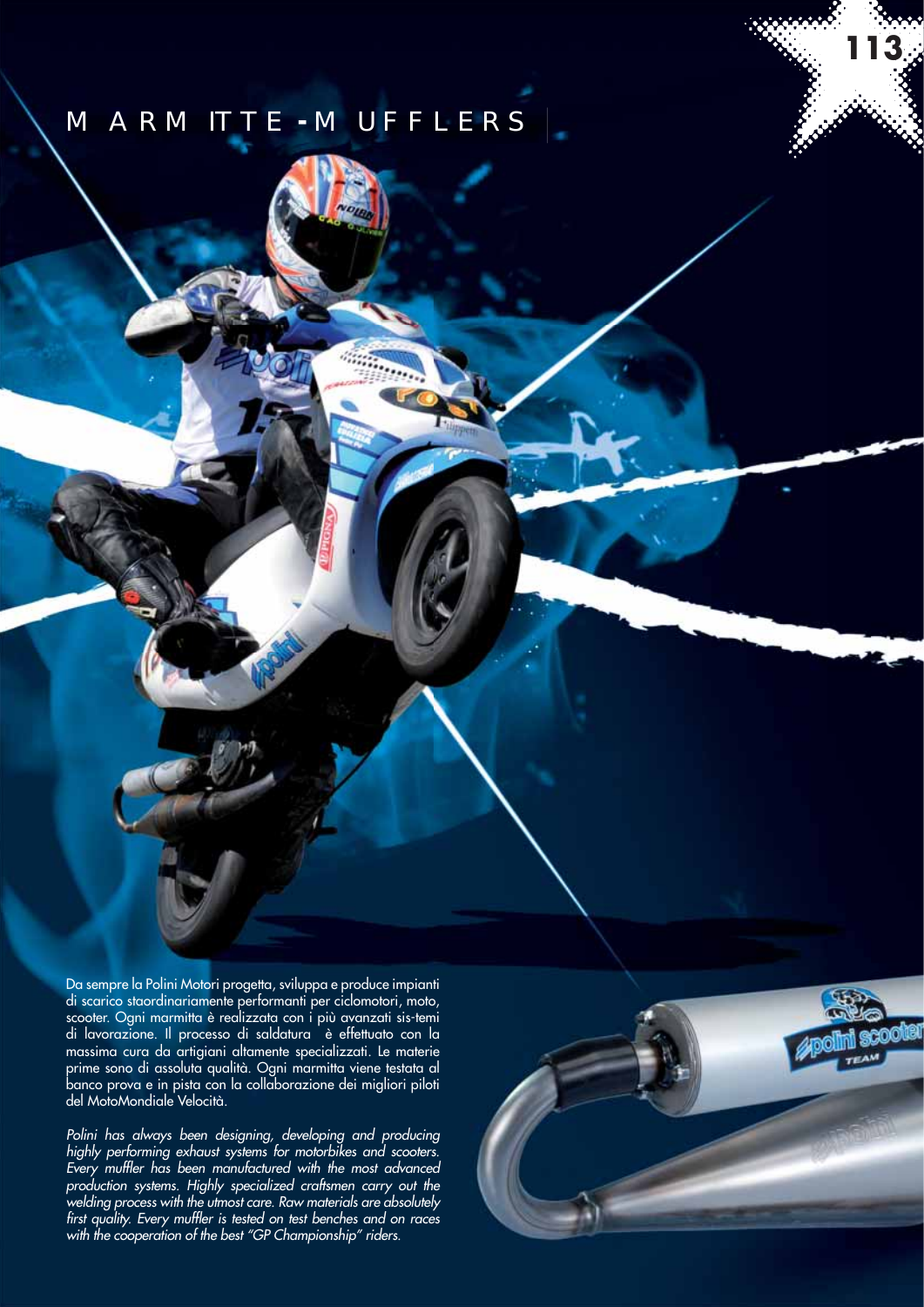## **MARMITTE-MUFFLERS**



#### **VESPA**

Massime prestazioni, maggiore silenziosità. Realizzate con due semi-gusci in acciaio.

Top performance, better quietness. Made of two steel halfshells.



#### **VESPA EVOLUTION 50-125**

Grande affidabilità e prestazioni espansione con caratteristiche "racing".

Great reliability and performance. Exhaust system with "racing" features.



#### **T MAX HOMOLOGATED**

"Trasforma il meglio in massimo" anche per il T-Max con motore ad iniezione o carburatore. Scarico completo e modernissimo regolarmente Omologato.

"It makes the best even better" also for the T-Max with injection or carburator engine. Complete and modern exhaust, regularly homologated.



#### **SCOOTER** TEAM **HOMOLOGATED**

Nata per le corse in pista con il Polini Scooter Team; trova la sua ideale applicazione anche su tutte le strade per la regolare Omologazione. Adatta a motori 50 cc. Ottimo rapporto, qualità prezzo.

It was born for on track races together with the Polini Scooter Team; it finds its own ideal application on every kind of track, since it is regularly homologated. Suitable for 50cc. engines. Excellent quality-price ratio.

#### **EVOLUTION**

engines.

Specifica per le corse in pista. Da utilizzare solo con motori preparati. Specific for on track races. To be used only with tuned-up

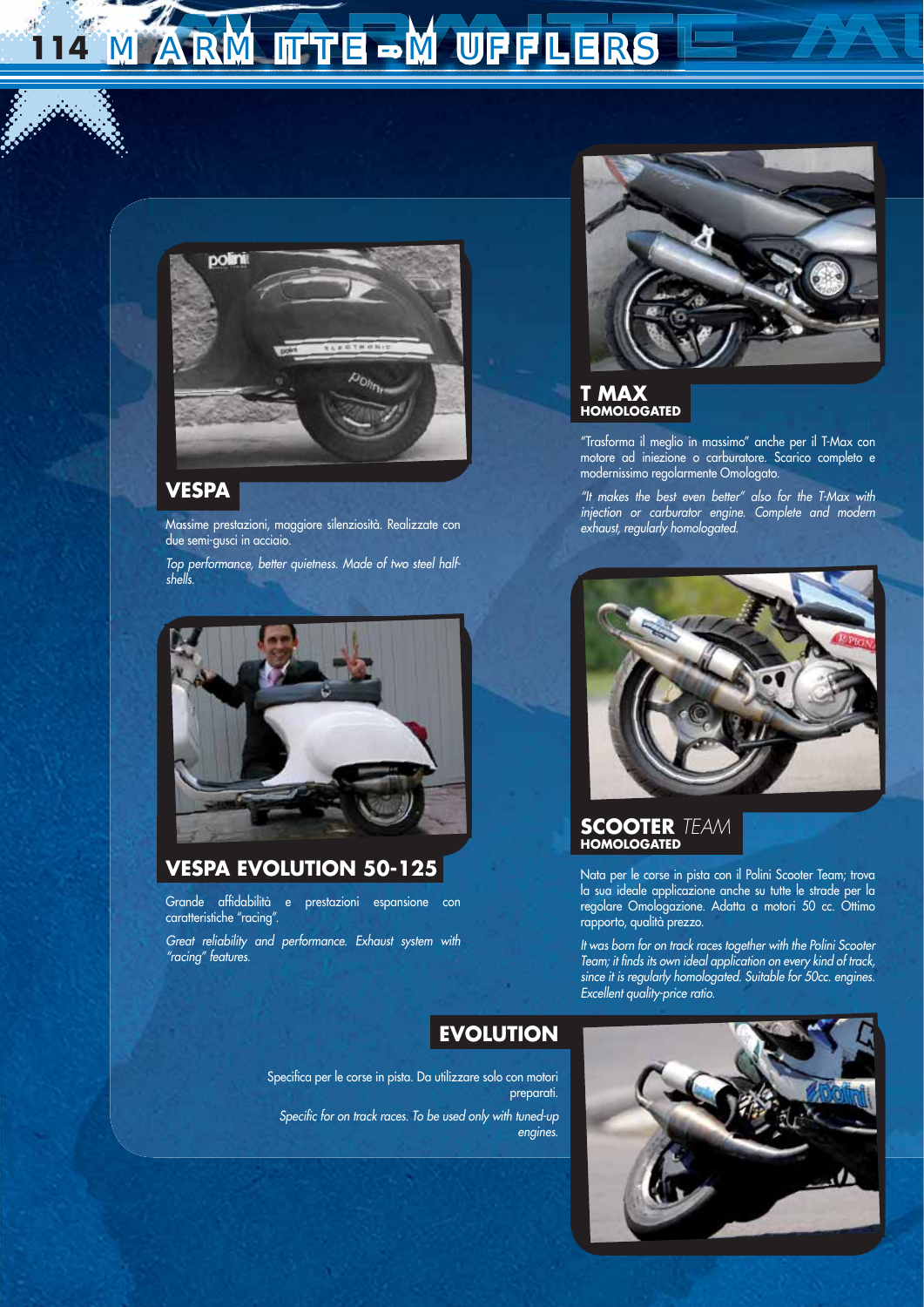



#### **FOR RACE HOMOLOGATED**

Replica omologata della leggendaria For Race 3. Specitica per motori "elaborati"

Homologated replica of the legendary For Race 3. Specific for tuned-up engines.



**FOR RACE** 3

Espansione "racing" studiata per motori 70cc e per le competizioni in pista.

Exhaust system for 70cc. engines and for on track competitions.



#### **PIAGGIO APE** 50 EVOLUTION

Un prodotto specifico e davvero performante per il famosissimo tre ruote Piaggio.

A specific and performing product for the well-known threewheels Piaggio scooter.



#### **STRADA 50** ENDURO

Spiccate caratteristiche "racing". Specifiche per "cinquantini" on-off road. Peso ridotto, maggiore affidabilità, grande resistenza meccanica.

Marked racing features. Specific for on-off road 50cc. scooters. Reduced weight, better reliability, and great mechanical resistance.



#### **CICLOMOTORI**

Sono il miglior prodotto sul mercato per una resa superiore del proprio ciclomotore.

They are the best product on the market for a better output of your moped.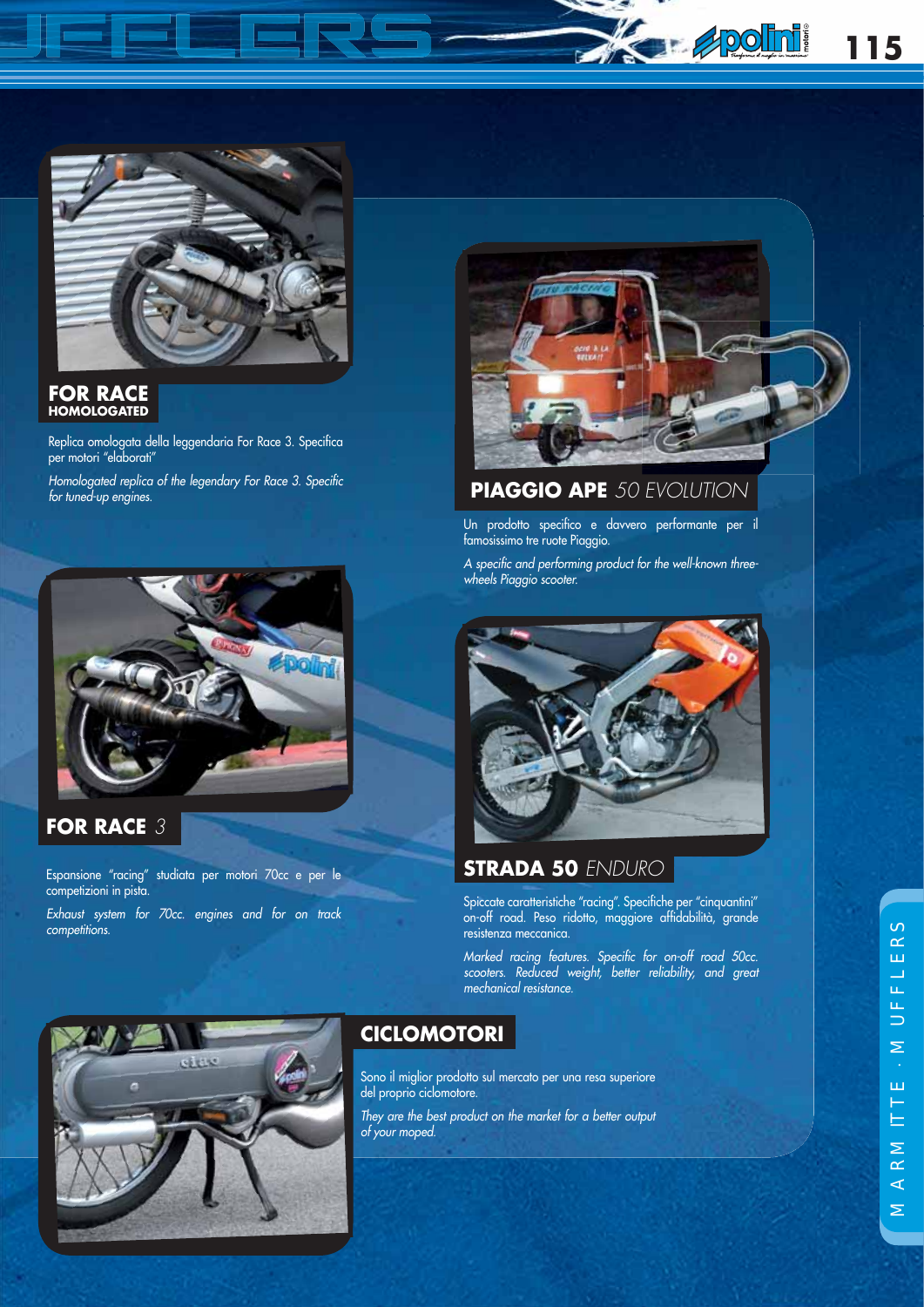# 116 MARMITTE MUFFLERS















































**200.0228 - Evolution 200.0229 - ForRace 200.0230 - SuperRace2 Homologated**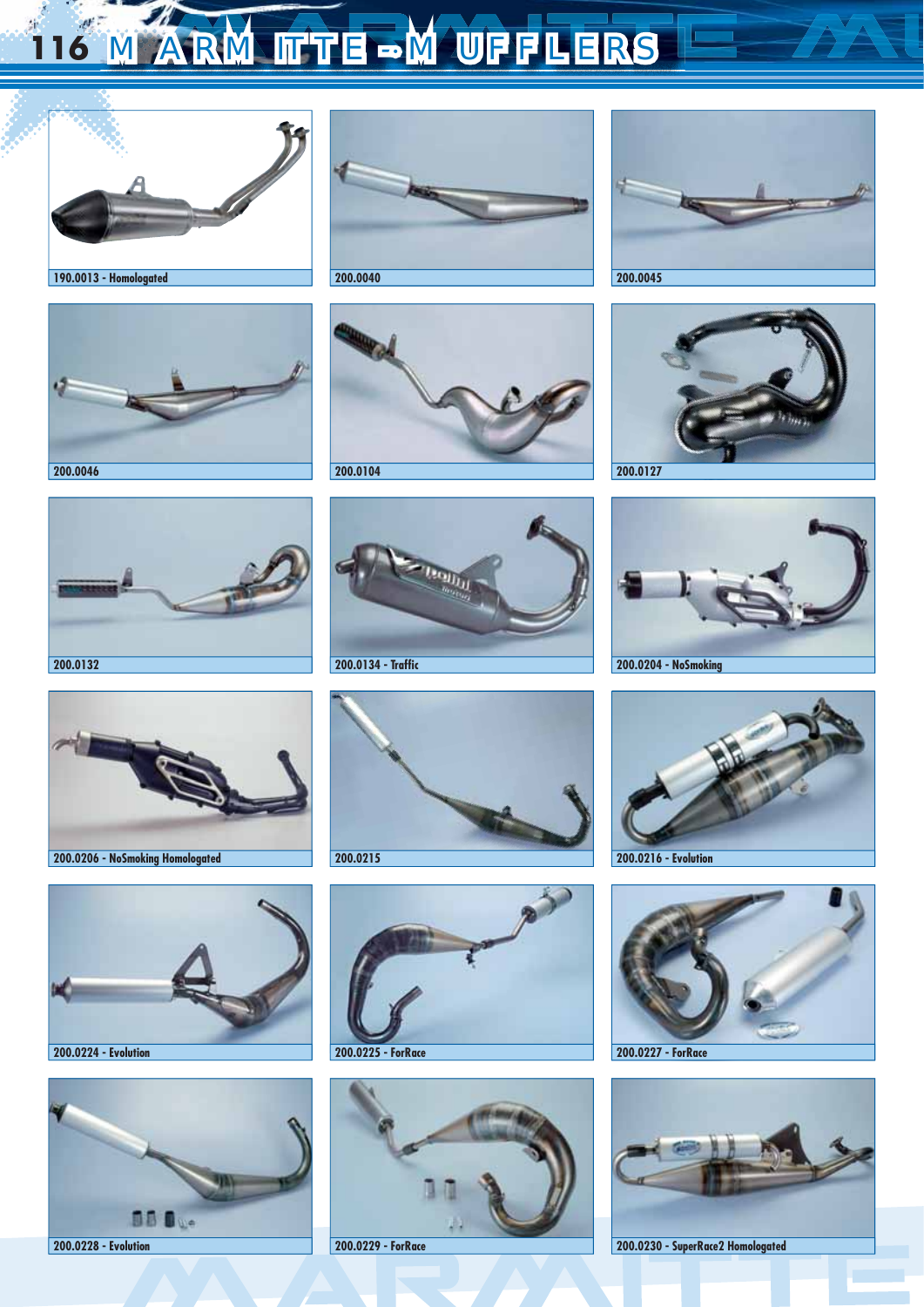









**200.0233.1 - ForRace2 Homologated 200.0234 - SuperRace2 Homologated 200.0238 - ForRace**





















 $\overline{\bullet}$ 







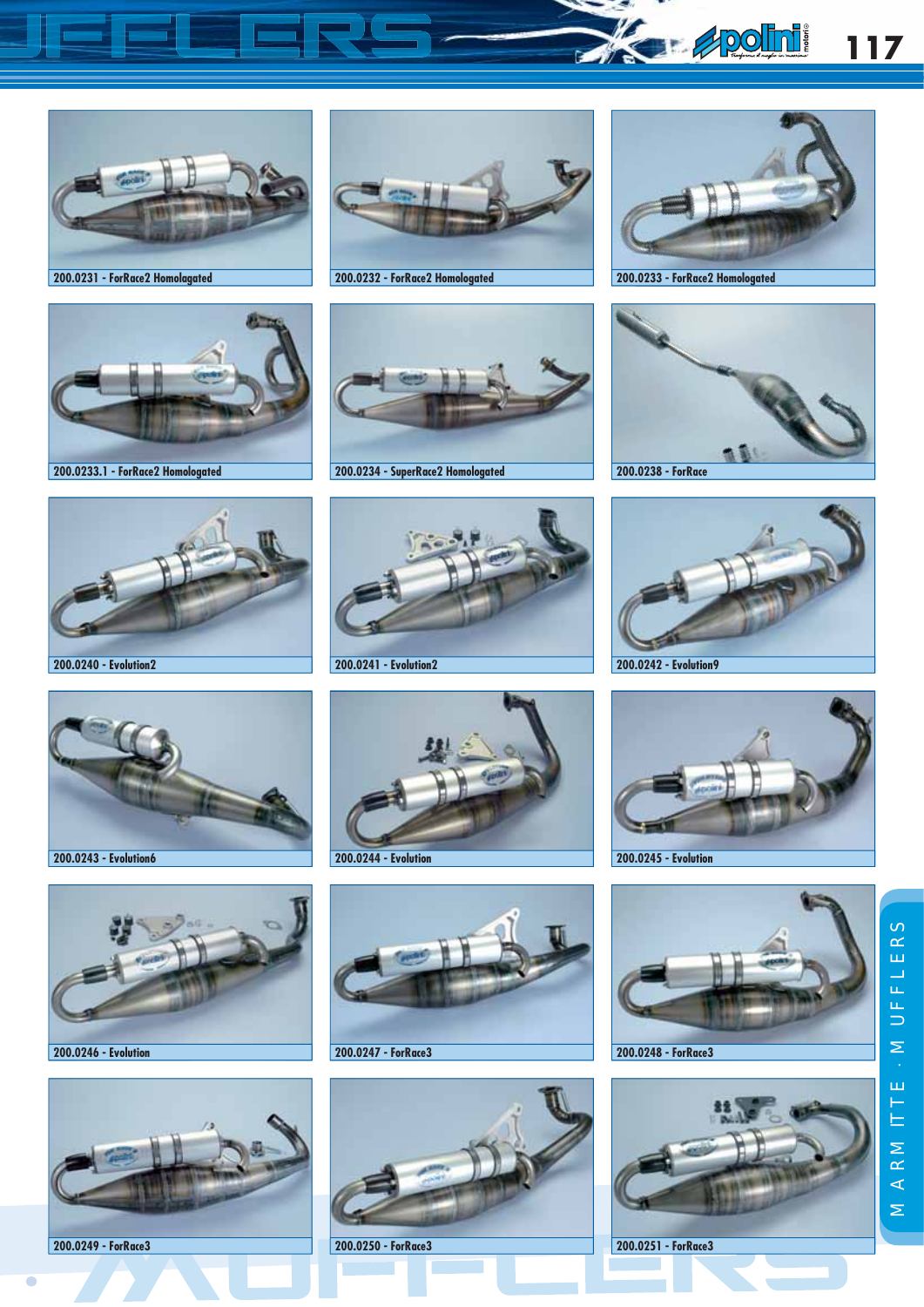# 118 MARMITTE-MUFFLERS







**200.0256 - SuperRace 200.0257 - ForRace 200.0259 - ForRace2 Homologated**























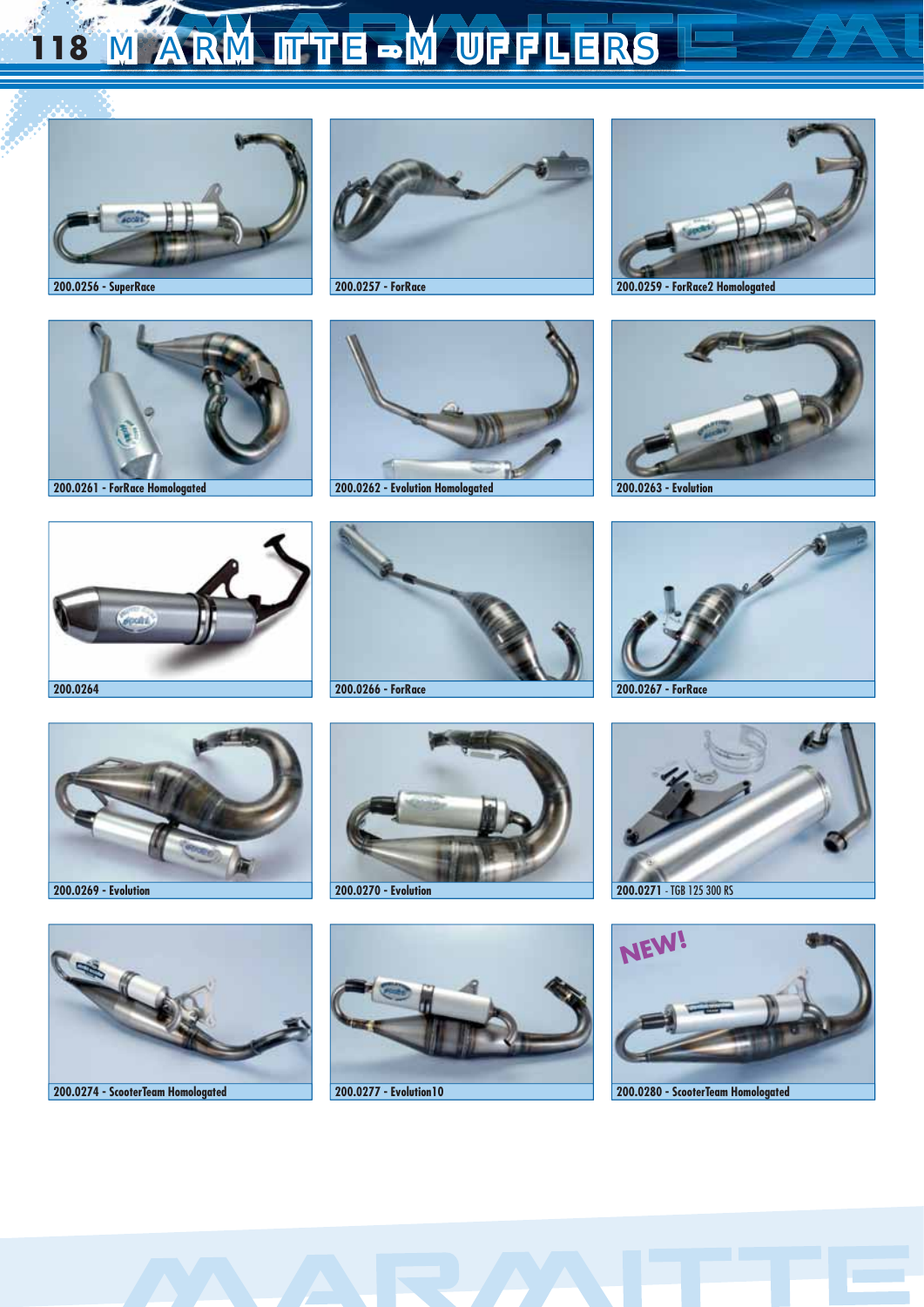

















 $\overline{\phantom{a}}$ 











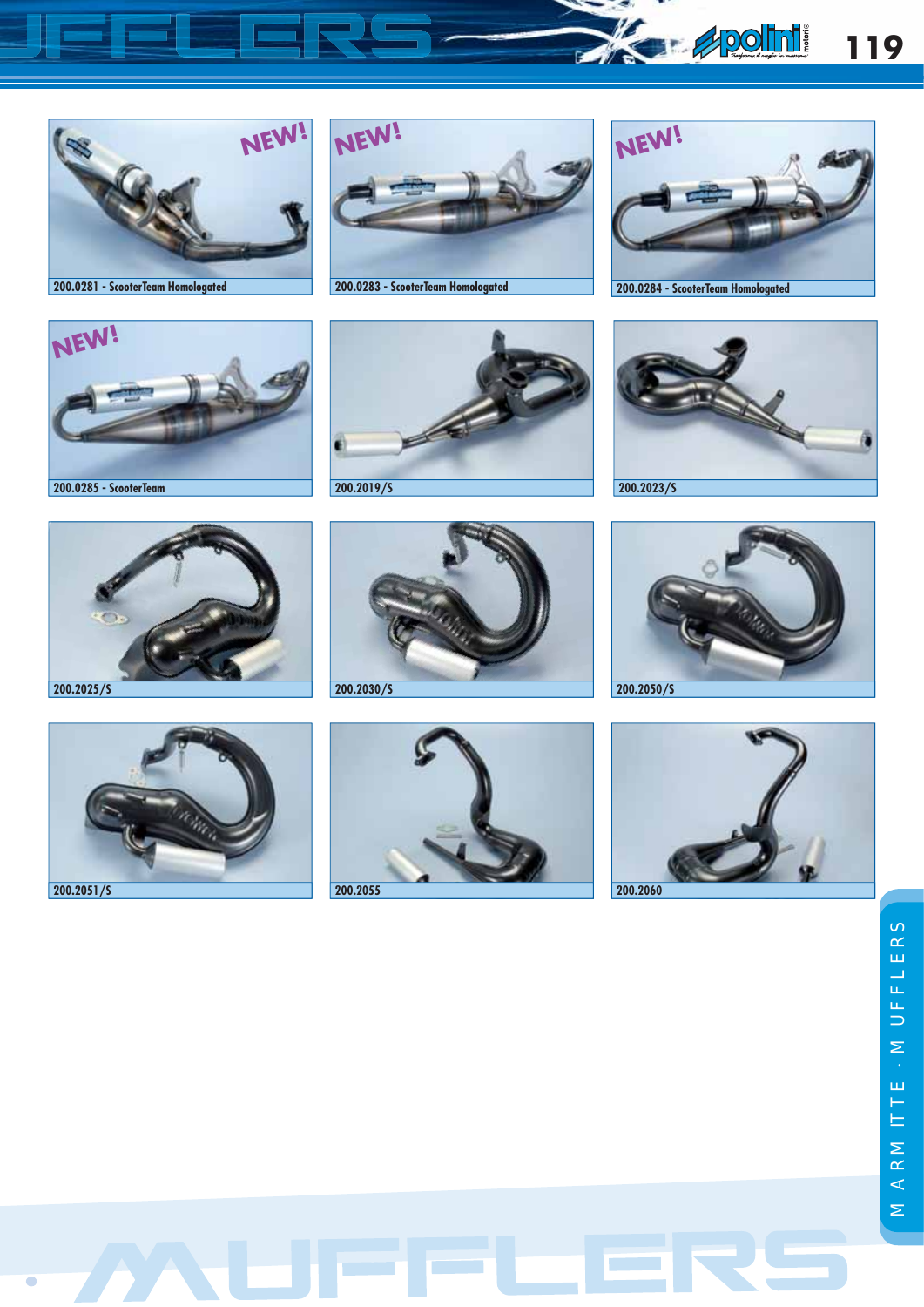# 120 MARMITTE MUFFLERS

| <b>CODICE</b><br><b>PRODOTTO</b><br><b>PART NUMBER</b> | <b>GUARNIZIONE</b><br><b>GASKET</b>      | <b>GUARNIZ. SILENZ</b><br><b>ROTONDA</b><br><b>ROUND GASKET</b><br><b>FOR SILENC.</b> | <b>COLLETTORE</b><br><b>SCARICO</b><br><b>EXHAUST PIPE</b> | <b>SILENZIATORE</b><br><b>SILENCER</b> | <b>FASCETTE</b><br><b>CLAMPS</b> | <b>GIUNTO FLESSIBILE</b><br><b>FLEXIBLE</b><br><b>COUPLING</b><br>(5 pezzi-5 pcs.) | <b>STAFFA</b><br><b>BRACKET</b> | <b>SUPPORTO</b><br><b>ANTIVIBRANTE</b><br><b>SILENT BLOCK</b> | <b>MOLLA</b><br><b>SPRING</b><br>(10 pezzi-10 pcs.) |
|--------------------------------------------------------|------------------------------------------|---------------------------------------------------------------------------------------|------------------------------------------------------------|----------------------------------------|----------------------------------|------------------------------------------------------------------------------------|---------------------------------|---------------------------------------------------------------|-----------------------------------------------------|
| 200.0076                                               |                                          |                                                                                       |                                                            |                                        | 332.0012                         | 223.0147 - 5 pcs.                                                                  |                                 |                                                               |                                                     |
| 200.0102                                               |                                          |                                                                                       |                                                            |                                        |                                  |                                                                                    |                                 |                                                               | 228.0001 - 10 pcs.                                  |
| 200.0104                                               |                                          |                                                                                       |                                                            | 218.0034                               |                                  |                                                                                    |                                 |                                                               |                                                     |
| 200.0127                                               | 252.0006 - 10 pcs.                       |                                                                                       |                                                            |                                        |                                  |                                                                                    |                                 |                                                               | 228.0001 - 10 pcs.                                  |
| 200.0132                                               |                                          |                                                                                       |                                                            | 218.0034                               |                                  |                                                                                    |                                 |                                                               |                                                     |
| 200.0134                                               | 252.0003 - 10 pcs.                       |                                                                                       |                                                            |                                        |                                  |                                                                                    |                                 |                                                               |                                                     |
| 200.0144/M                                             | 252.0002 - 10 pcs.                       |                                                                                       |                                                            |                                        | 332.0012                         | 223.0147 - 5 pcs.                                                                  |                                 |                                                               | 228.0001 - 10 pcs.                                  |
| 200.0159/M                                             |                                          |                                                                                       |                                                            |                                        | 332.0012                         | 223.0147 - 5 pcs.                                                                  | 214.0113                        |                                                               |                                                     |
| 200.0170                                               | 252.0002 - 10 pcs.                       | 252.0010                                                                              | 216.0003                                                   | 218.0037                               | 332.0012                         | 223.0147 - 5 pcs.                                                                  | 214.0119                        |                                                               | 228.0001 - 10 pcs.                                  |
| 200.0170/C                                             | 252.0002 - 10 pcs.                       |                                                                                       | 216.0003                                                   |                                        | 332.0012                         | 223.0147 - 5 pcs.                                                                  | 214.0119                        |                                                               | 228.0001 - 10 pcs.                                  |
| 200.0171                                               | 252.0002 - 10 pcs.                       | 252.0010                                                                              | 216.0003                                                   | 218.0037                               | 332.0012                         | 223.0147 - 5 pcs.                                                                  | 214.0117                        |                                                               | 228.0002 - 10 pcs.                                  |
| 200.0172/C                                             |                                          |                                                                                       | 216.0013                                                   |                                        | 332.0012                         | 223.0147 - 5 pcs.                                                                  | 214.0114                        |                                                               | 228.0001 - 10 pcs.                                  |
| 200.0173                                               | 252.0003 - 10 pcs.                       | 252.0010                                                                              |                                                            | 218.0037                               | 332.0012                         | 223.0147 - 5 pcs.                                                                  |                                 |                                                               | 228.0001 - 10 pcs.                                  |
| 200.0174                                               | 252.0002 - 10 pcs.                       | 252.0010                                                                              | 216.0003                                                   | 218.0037                               | 332.0012                         | 223.0147 - 5 pcs.                                                                  |                                 | 214.0102                                                      |                                                     |
| 200.0175/C                                             | 252.0002 - 10 pcs.                       |                                                                                       | 216.0003                                                   |                                        | 332.0012                         | 223.0147 - 5 pcs.                                                                  | 214.0119                        | 214.0102                                                      | 228.0001 - 10 pcs.                                  |
| 200.0178                                               |                                          | 252.0010                                                                              |                                                            | 218.0039                               | 332.0012                         | 223.0146 - 5 pcs.                                                                  | 214.0113                        |                                                               |                                                     |
| 200.0179                                               | 252.0002 - 10 pcs.                       | 252.0010                                                                              |                                                            | 218.0039                               | 332.0012                         | 223.0146 - 5 pcs.                                                                  | 214.0116                        |                                                               |                                                     |
| 200.0180                                               | 252.0002 - 10 pcs.                       | 252.0010                                                                              |                                                            | 218.0039                               | 332.0012                         | 223.0146 - 5 pcs.                                                                  |                                 |                                                               |                                                     |
| 200.0186                                               | 252.0002 - 10 pcs.                       | 252.0010                                                                              |                                                            | 218.0039                               | 332.0012                         | 223.0146 - 5 pcs.                                                                  |                                 |                                                               |                                                     |
| 200.0187                                               | 252.0009 - 10 pcs.                       |                                                                                       | 216.0007                                                   |                                        | 332.0016                         | 223.0146 - 5 pcs.                                                                  | 214.0113                        | 214.0102                                                      | 228.0001 - 10 pcs.                                  |
| 200.0188                                               | 252.0008 - 10 pcs.                       | 252.0010                                                                              | 216.0008                                                   | 218.0040                               | 332.0016                         | 223.0146 - 5 pcs.                                                                  | 214.0120                        | 214.0102                                                      |                                                     |
| 200.0191                                               | 252.0002 - 10 pcs.                       |                                                                                       |                                                            |                                        |                                  |                                                                                    | 214.0118                        |                                                               |                                                     |
| 200.0192                                               | 252.0002 - 10 pcs.                       |                                                                                       |                                                            |                                        |                                  |                                                                                    | 214.0116                        |                                                               |                                                     |
| 200.0194                                               |                                          |                                                                                       |                                                            |                                        |                                  |                                                                                    | 214.0113                        |                                                               |                                                     |
| 200.0199<br>200.0200                                   | 252.0003 - 10 pcs.<br>252.0002 - 10 pcs. |                                                                                       |                                                            |                                        | 332.0012                         | 223.0147 - 5 pcs.                                                                  |                                 |                                                               | 228.0001 - 10 pcs.<br>228.0003 - 10 pcs.            |
| 200.0201                                               |                                          |                                                                                       |                                                            |                                        |                                  |                                                                                    |                                 |                                                               |                                                     |
| 200.0202                                               | 252.0002 - 10 pcs.                       |                                                                                       |                                                            |                                        |                                  |                                                                                    |                                 |                                                               | 228.0003 - 10 pcs.<br>228.0003 - 10 pcs.            |
| 200.0203                                               | 252.0003 - 10 pcs.                       |                                                                                       |                                                            |                                        |                                  |                                                                                    |                                 |                                                               | 228.0003 - 10 pcs.                                  |
| 200.0204                                               | 252.0004 - 10 pcs.                       |                                                                                       |                                                            |                                        |                                  |                                                                                    |                                 |                                                               | 228.0003 - 10 pcs.                                  |
| 200.0205                                               | 252.0002 - 10 pcs.                       |                                                                                       |                                                            |                                        |                                  |                                                                                    |                                 |                                                               | 228.0003 - 10 pcs.                                  |
| 200.0206                                               |                                          |                                                                                       |                                                            |                                        |                                  |                                                                                    |                                 |                                                               | 228.0003 - 10 pcs.                                  |
| 200.0207                                               | 252.0002 - 10 pcs.                       |                                                                                       |                                                            |                                        |                                  |                                                                                    |                                 |                                                               | 228.0003 - 10 pcs.                                  |
| 200.0208                                               |                                          |                                                                                       |                                                            |                                        |                                  |                                                                                    |                                 |                                                               | 228.0003 - 10 pcs.                                  |
| 200.0212                                               |                                          |                                                                                       |                                                            |                                        | 332.0014                         | 223.0146 - 5 pcs.                                                                  |                                 |                                                               | 228.0002 - 10 pcs.                                  |
| 200.0214                                               | 252.0008 - 10 pcs.                       | 252.0010                                                                              |                                                            | 218.0042                               | 332.0016                         | 223.0146 - 5 pcs.                                                                  |                                 |                                                               |                                                     |
| 200.0215                                               |                                          |                                                                                       |                                                            |                                        | 332.0016                         |                                                                                    |                                 |                                                               | 228.0001 - 10 pcs.                                  |
| 200.0216                                               |                                          |                                                                                       |                                                            | 218.0041                               | 332.0014                         | 223.0145 - 5 pcs.                                                                  |                                 | 214.0004                                                      | 228.0002 - 10 pcs.                                  |
| 200.0217                                               | 252.0002 - 10 pcs.                       |                                                                                       |                                                            |                                        |                                  |                                                                                    | 214.0118                        |                                                               |                                                     |
| 200.0218                                               |                                          |                                                                                       |                                                            |                                        | 332.0012                         | 223.0146 - 5 pcs.                                                                  |                                 |                                                               |                                                     |
| 200.0221                                               | 252.0002 - 10 pcs.                       | 252.0010                                                                              |                                                            | 218.0039                               | 332.0016                         | 223.0146 - 5 pcs.                                                                  |                                 |                                                               |                                                     |
| 200.0222                                               |                                          |                                                                                       |                                                            |                                        |                                  |                                                                                    |                                 |                                                               | 228.0001 - 10 pcs.                                  |
| 200.0223                                               |                                          |                                                                                       |                                                            |                                        | 332.0014                         | 223.0146 - 5 pcs.                                                                  |                                 | 214.0104                                                      | 228.0002 - 10 pcs.                                  |
| 200.0224                                               |                                          |                                                                                       |                                                            |                                        |                                  |                                                                                    |                                 | 214.0104                                                      | 228.0001 - 10 pcs.                                  |
| 200.0225                                               |                                          |                                                                                       |                                                            |                                        | 332.0014                         | 223.0146 - 5 pcs.                                                                  |                                 | 214.0104                                                      |                                                     |
| 200.0226                                               |                                          |                                                                                       |                                                            |                                        |                                  |                                                                                    |                                 |                                                               |                                                     |
| 200.0227                                               |                                          |                                                                                       |                                                            |                                        | 332.0014                         | 223.0146 - 5 pcs.                                                                  |                                 | 214.0102                                                      |                                                     |
| 200.0228                                               |                                          |                                                                                       |                                                            |                                        |                                  |                                                                                    |                                 |                                                               | 228.0002 - 10 pcs.                                  |
| 200.0229                                               |                                          |                                                                                       |                                                            |                                        |                                  |                                                                                    |                                 |                                                               | 228.0001 - 10 pcs.                                  |
| 200.0230                                               | 252.0002 - 10 pcs.                       | 252.0010                                                                              |                                                            | 218.0045                               | 332.0016                         | 223.0146 - 5 pcs.                                                                  | 214.0129                        |                                                               | 228.0002 - 10 pcs.                                  |
| 200.0231                                               |                                          | 252.0010                                                                              |                                                            | 218.0044                               | 332.0016                         | 223.0147 - 5 pcs.                                                                  | 214.0113                        |                                                               | 228.0001 - 10 pcs.                                  |
| 200.0232                                               | 252.0002 - 10 pcs.                       | 252.0010                                                                              |                                                            | 218.0044                               | 332.0016                         | 223.0147 - 5 pcs.                                                                  | 214.0118                        |                                                               | 228.0001 - 10 pcs.                                  |
| 200.0233                                               | 252.0002 - 10 pcs.                       | 252.0010                                                                              |                                                            | 218.0044                               | 332.0016                         | 223.0147 - 5 pcs.                                                                  | 214.0116                        |                                                               | 228.0002 - 10 pcs.                                  |
| 200.0233.1                                             | 252.0002 - 10 pcs.                       | 252.0010                                                                              |                                                            | 218.0044                               | 332.0016                         | 223.0147 - 5 pcs.                                                                  | 214.0116                        |                                                               | 228.0002 - 10 pcs.                                  |
|                                                        |                                          |                                                                                       |                                                            |                                        |                                  |                                                                                    |                                 |                                                               |                                                     |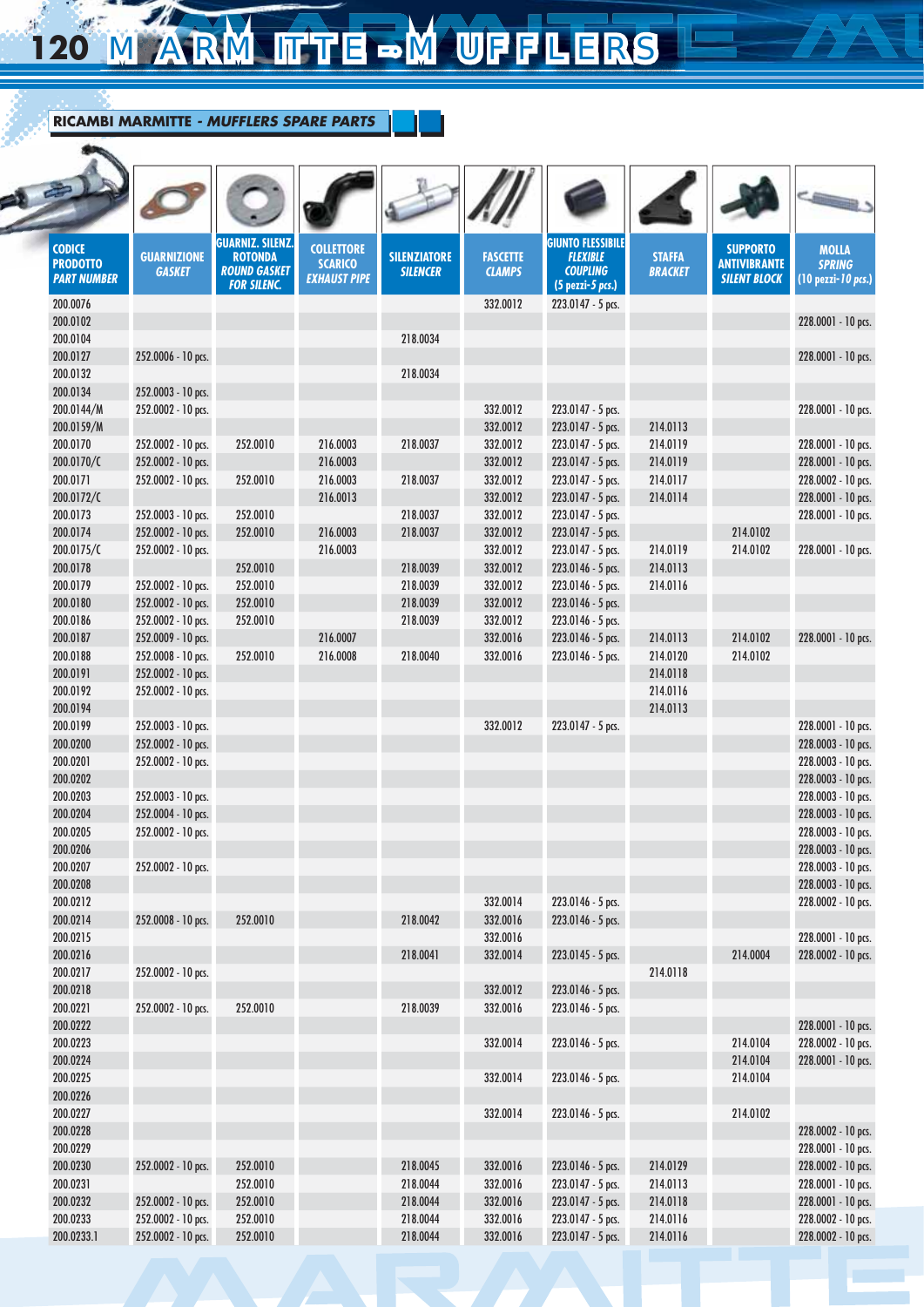#### **RICAMBI MARMITTE** *- MUFFLERS SPARE PARTS*

مد

 $\overline{\bullet}$ 

| <b>CODICE</b><br><b>PRODOTTO</b><br><b>PART NUMBER</b> | <b>GUARNIZIONE</b><br><b>GASKET</b>      | <b>GUARNIZ. SILENZ</b><br><b>ROTONDA</b><br><b>ROUND GASKET</b><br><b>FOR SILENC.</b> | <b>COLLETTORE</b><br><b>SCARICO</b><br><b>EXHAUST PIPE</b> | <b>SILENZIATORE</b><br><b>SILENCER</b> | <b>FASCETTE</b><br><b>CLAMPS</b> | <b>GIUNTO FLESSIBILE</b><br><b>FLEXIBLE</b><br><b>COUPLING</b><br>$(5$ pezzi- $5$ pcs.) | <b>STAFFA</b><br><b>BRACKET</b> | <b>SUPPORTO</b><br><b>ANTIVIBRANTE</b><br><b>SILENT BLOCK</b> | <b>MOLLA</b><br><b>SPRING</b><br>(10 pezzi-10 pcs.) |
|--------------------------------------------------------|------------------------------------------|---------------------------------------------------------------------------------------|------------------------------------------------------------|----------------------------------------|----------------------------------|-----------------------------------------------------------------------------------------|---------------------------------|---------------------------------------------------------------|-----------------------------------------------------|
| 200.0234                                               |                                          | 252.0010                                                                              | 216.0017                                                   | 218.0045                               | 332.0016                         | 223.0146 - 5 pcs.                                                                       | 214.0113                        |                                                               | 228.0002 - 10 pcs.                                  |
| 200.0236                                               | 252.0002 - 10 pcs.                       |                                                                                       |                                                            |                                        | 332.0012                         | 223.0146 - 5 pcs.                                                                       |                                 |                                                               |                                                     |
| 200.0237                                               |                                          |                                                                                       |                                                            |                                        |                                  |                                                                                         |                                 | 214.0003                                                      | 228.0002 - 10 pcs.                                  |
| 200.0238                                               |                                          |                                                                                       |                                                            |                                        |                                  | 223.0146 - 5 pcs.                                                                       |                                 |                                                               | 228.0001 - 10 pcs.                                  |
| 200.0239                                               | 252.0002 - 10 pcs.                       | 252.0010                                                                              |                                                            | 218.0040                               | 332.0016                         | 223.0146 - 5 pcs.                                                                       |                                 |                                                               | 228.0002 - 10 pcs.                                  |
| 200.0240                                               | 252.0009 - 10 pcs.                       | 252.0010                                                                              | 216.0006                                                   | 218.0040                               | 332.0016                         | 223.0146 - 5 pcs.                                                                       | 214.0118                        | 214.0102                                                      | 228.0002 - 10 pcs.                                  |
| 200.0241                                               | 252.0009 - 10 pcs.                       | 252.0010                                                                              | 216.0006                                                   | 218.0040                               | 332.0016                         | 223.0146 - 5 pcs.                                                                       | 214.0118                        | 214.0102                                                      | 228.0002 - 10 pcs.                                  |
| 200.0242                                               | 252.0008 - 10 pcs.                       | 252.0010                                                                              | 216.0004                                                   | 218.0040                               | 332.0016                         | $223.0146 - 5$ pcs.                                                                     | 214.0115                        | 214.0102                                                      |                                                     |
| 200.0243                                               | 252.0008 - 10 pcs.                       | 252.0010                                                                              |                                                            | 218.0042                               | 332.0016                         | 223.0146 - 5 pcs.                                                                       |                                 |                                                               |                                                     |
| 200.0244                                               | 252.0002 - 10 pcs.                       | 252.0010                                                                              |                                                            | 218.0040                               | 332.0016                         | 223.0146 - 5 pcs.                                                                       | 214.0116                        |                                                               | 228.0002 - 10 pcs.                                  |
| 200.0245                                               | 252.0009 - 10 pcs.                       |                                                                                       | 216.0007                                                   |                                        | 332.0016                         | 223.0146 - 5 pcs.                                                                       | 214.0113                        | 214.0102                                                      | 228.0001 - 10 pcs.                                  |
| 200.0246                                               | 252.0009 - 10 pcs.                       | 252.0010                                                                              | 216.0008                                                   | 218.0040                               | 332.0016                         | 223.0146 - 5 pcs.                                                                       | 214.0118                        | 214.0102                                                      |                                                     |
| 200.0247                                               | 252.0002 - 10 pcs.                       | 252.0010                                                                              | 216.0003                                                   | 218.0046                               | 332.0016                         | 223.0147 - 5 pcs.                                                                       | 214.0116                        |                                                               | 228.0001 - 10 pcs.                                  |
| 200.0248                                               | 252.0002 - 10 pcs.                       | 252.0010                                                                              | 216.0003                                                   | 218.0046                               | 332.0016                         | $223.0147 - 5$ pcs.                                                                     | 214.0116                        |                                                               | 228.0002 - 10 pcs.                                  |
| 200.0249                                               |                                          | 252.0010                                                                              | 216.0013                                                   | 218.0046                               | 332.0016                         | 223.0147 - 5 pcs.                                                                       | 214.0113                        |                                                               | 228.0001 - 10 pcs.                                  |
| 200.0250                                               | 252.0002 - 10 pcs.                       | 252.0010                                                                              | 216.0003                                                   | 218.0046                               | 332.0016                         | 223.0147 - 5 pcs.                                                                       | 214.0116                        |                                                               | 228.0001 - 10 pcs.                                  |
| 200.0251                                               | 252.0003 - 10 pcs.                       | 252.0010                                                                              |                                                            | 218.0046                               | 332.0016                         | 223.0147 - 5 pcs.                                                                       |                                 |                                                               | 228.0001 - 10 pcs.                                  |
| 200.0252                                               |                                          | 252.0010                                                                              |                                                            | 218.0040                               | 332.0016                         | 223.0146 - 5 pcs.                                                                       | 214.0113                        |                                                               |                                                     |
| 200.0253                                               | 252.0002 - 10 pcs.                       | 252.0010                                                                              |                                                            | 218.0040                               | 332.0016                         | 223.0146 - 5 pcs.                                                                       | 214.0116                        |                                                               |                                                     |
| 200.0254                                               | 252.0002 - 10 pcs.                       | 252.0010                                                                              | 216.0005                                                   | 218.0040                               | 332.0016                         | 223.0146 - 5 pcs.                                                                       | 214.0118                        |                                                               | 228.0002 - 10 pcs.                                  |
| 200.0255                                               | 252.0002 - 10 pcs.                       | 252.0010                                                                              |                                                            | 218.0040                               | 332.0016                         | 223.0146 - 5 pcs.                                                                       |                                 |                                                               |                                                     |
| 200.0256                                               | 252.0004 - 10 pcs.                       | 252.0010                                                                              |                                                            | 218.0040                               | 332.0016                         | 223.0146 - 5 pcs.                                                                       |                                 |                                                               | 228.0001 - 10 pcs.                                  |
| 200.0257                                               |                                          |                                                                                       |                                                            |                                        |                                  | 223.0146 - 5 pcs.                                                                       |                                 |                                                               |                                                     |
| 200.0258                                               |                                          | 252.0010                                                                              |                                                            | 218.0044                               | 332.0016                         |                                                                                         |                                 |                                                               |                                                     |
| 200.0259                                               | 252.0003 - 10 pcs.                       | 252.0010                                                                              |                                                            | 218.0044                               | 332.0016                         | 223.0147 - 5 pcs.                                                                       |                                 |                                                               | 228.0001 - 10 pcs.                                  |
| 200.0260                                               |                                          |                                                                                       |                                                            |                                        | 332.0016                         | 223.0146 - 5 pcs.                                                                       |                                 |                                                               | 228.0002 - 10 pcs.                                  |
| 200.0261                                               |                                          |                                                                                       |                                                            | 218.0047                               |                                  | 223.0146 - 5 pcs.                                                                       |                                 |                                                               |                                                     |
| 200.0262                                               |                                          |                                                                                       |                                                            |                                        | 332.0016                         | 223.0146 - 5 pcs.                                                                       |                                 |                                                               |                                                     |
| 200.0263                                               | 252.0006 - 10 pcs.                       | 252.0010                                                                              |                                                            | 218.0040                               | 332.0012                         | 223.0146 - 5 pcs.                                                                       |                                 |                                                               |                                                     |
| 200.0264                                               |                                          | 144.060.014                                                                           |                                                            |                                        | 332.0017                         |                                                                                         | 214.0130                        |                                                               |                                                     |
| 200.0265                                               | 252.0009 - 10 pcs.                       |                                                                                       |                                                            |                                        | 332.0012                         | 223.0146 - 5 pcs.                                                                       |                                 |                                                               |                                                     |
| 200.0266                                               |                                          |                                                                                       |                                                            |                                        |                                  | 223.0146 - 5 pcs.                                                                       |                                 |                                                               |                                                     |
| 200.0267                                               |                                          |                                                                                       |                                                            |                                        |                                  | 223.0146 - 5 pcs.                                                                       |                                 |                                                               | 228.0001 - 10 pcs.                                  |
| 200.0269                                               | 252.0006 - 10 pcs.                       |                                                                                       |                                                            |                                        | 332.0012                         | 223.0146 - 5 pcs.                                                                       |                                 |                                                               |                                                     |
| 200.0270                                               | 252.0006 - 10 pcs.                       |                                                                                       |                                                            |                                        | 332.0012                         | 223.0146 - 5 pcs.                                                                       |                                 |                                                               |                                                     |
| 200.0271                                               |                                          |                                                                                       |                                                            |                                        |                                  | 223.0146 - 5 pcs.                                                                       |                                 |                                                               | 228.0002 - 10 pcs.                                  |
| 200.0272                                               | 252.0002 - 10 pcs.                       | 252.0010                                                                              |                                                            | 218.0048                               | 332.0012                         |                                                                                         | 214.0116                        |                                                               |                                                     |
| 200.0273                                               |                                          | 252.0010                                                                              |                                                            | 218.0048                               | 332.0012                         | 223.0146 - 5 pcs.                                                                       | 214.0113                        |                                                               | 228.0002 - 10 pcs.                                  |
| 200.0274                                               |                                          | 252.0010                                                                              |                                                            | 218.0048                               |                                  | 223.0146 - 5 pcs.                                                                       |                                 |                                                               |                                                     |
| 200.0275<br>200.0276                                   | 252.0002 - 10 pcs.<br>252.0006 - 10 pcs. | 252.0010                                                                              |                                                            | 218.0048<br>218.0048                   | 332.0012<br>332.0012             | 223.0146 - 5 pcs.                                                                       | 214.0116                        | 214.0106                                                      |                                                     |
| 200.0277                                               | 252.0008 - 10 pcs.                       | 252.0010<br>252.0010                                                                  |                                                            | 218.0040                               | 332.0012                         | 223.0146 - 5 pcs.<br>223.0146 - 5 pcs.                                                  | 214.0115                        | 214.0102                                                      |                                                     |
| 200.0278                                               |                                          | 252.0010                                                                              |                                                            | 218.0048                               | 332.0012                         |                                                                                         |                                 |                                                               |                                                     |
| 200.2019/S                                             | 252.0002 - 10 pcs.                       |                                                                                       |                                                            |                                        |                                  | 223.0146 - 5 pcs.                                                                       |                                 |                                                               |                                                     |
| 200.2023/S                                             |                                          |                                                                                       |                                                            |                                        |                                  |                                                                                         |                                 |                                                               |                                                     |
| 200.2025/S                                             | 252.0007                                 |                                                                                       |                                                            |                                        |                                  |                                                                                         |                                 |                                                               | 228.0001 - 10 pcs.                                  |
| 200.2030                                               | 252.0006 - 10 pcs.                       |                                                                                       |                                                            |                                        |                                  |                                                                                         |                                 |                                                               | 228.0001 - 10 pcs.                                  |
| 200.2030/S                                             | 252.0006 - 10 pcs.                       |                                                                                       |                                                            |                                        |                                  |                                                                                         |                                 |                                                               |                                                     |
| 200.2050                                               |                                          |                                                                                       |                                                            |                                        |                                  |                                                                                         |                                 |                                                               | 228.0001 - 10 pcs.                                  |
| 200.2050/S                                             | 252.0006 - 10 pcs.                       |                                                                                       |                                                            |                                        |                                  |                                                                                         |                                 |                                                               | 228.0001 - 10 pcs.                                  |
| 200.2051/S                                             | 252.0006 - 10 pcs.<br>252.0007           |                                                                                       |                                                            |                                        |                                  |                                                                                         |                                 |                                                               | 228.0001 - 10 pcs.                                  |
| 200.2055                                               | 252.0006 - 10 pcs.                       |                                                                                       |                                                            | 218.0020                               |                                  |                                                                                         |                                 |                                                               | 228.0001 - 10 pcs.                                  |
|                                                        | 252.0006 - 10 pcs.                       |                                                                                       |                                                            | 218.0020                               |                                  |                                                                                         |                                 |                                                               |                                                     |
| 200.2060                                               |                                          |                                                                                       |                                                            |                                        |                                  |                                                                                         |                                 |                                                               |                                                     |

**121**

**Apolini** 

Þ